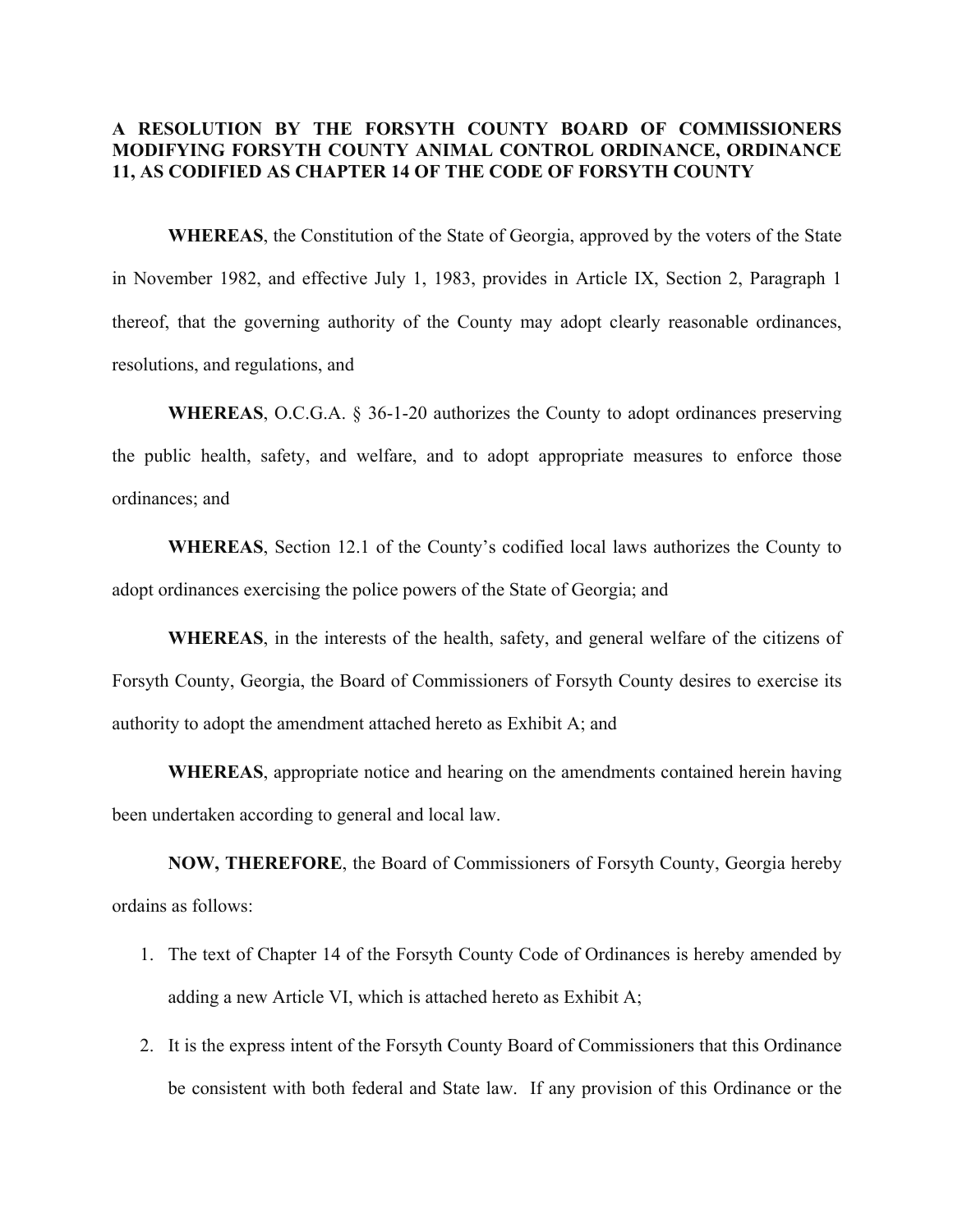application thereof to any person or circumstances is held invalid, the invalidity shall not affect other provisions or applications of the Ordinance which can be given effect without the invalid provision or application, and to this end the provisions of this Ordinance are declared severable;

- 3. All other ordinances shall continue in full force and effect and shall remain unaffected, except where such ordinance, or part thereof, conflicts herewith, in which case such ordinance, or part thereof, is hereby repealed.
- 4. This Ordinance shall become effective immediately following date of adoption.

**BE IT RESOLVED** this day of  $\qquad \qquad$ , 2022.

# **FORSYTH COUNTY BOARD OF COMMISSIONERS**

Alfred John, Chairman

Molly Cooper, Vice Chairman

Todd Levent, Secretary

Cindy Jones Mills, Member

 $\mathcal{L}_\text{max}$  and  $\mathcal{L}_\text{max}$  and  $\mathcal{L}_\text{max}$  and  $\mathcal{L}_\text{max}$ 

Laura Semanson, Member

Attest:

Clerk to the Board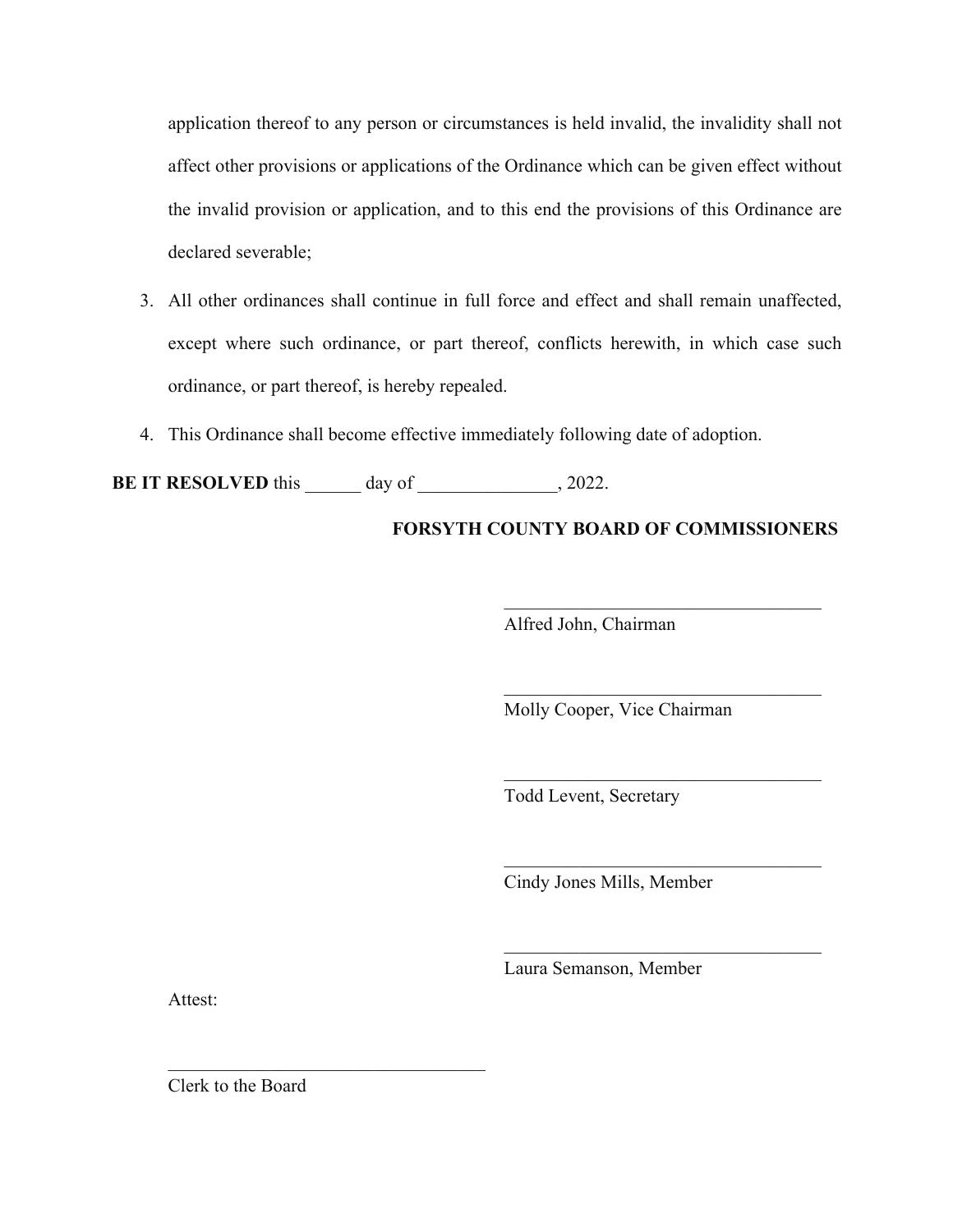# **Exhibit A**

## **ARTICLE VI. PET SALES**

#### **Sec. 14-170. Definitions.**

For the purpose of this article, the following words and phrases shall have the meanings respectively ascribed to them by this section.

*Animal control facility* means an animal control center or animal shelter, maintained by or under contract with any state, county or municipality, whose mission and practice is, in whole, or in significant part, the rescue, care, and placement of stray, abandoned, or surrendered animals in permanent homes or with rescue organizations, and which does not breed animals.

*Animal rescue organization* means any nonprofit organization whose primary mission is the rescue of animals and the placement of those animals in permanent homes and which nonprofit organization does not obtain dogs, cats, or other animals from breeders or brokers for payment or compensation.

*Cat* means a member of the species of domestic cat, Felis catus.

*Dog* means a member of the specifics of domestic dog, Canis familiaris.

*Pet shop* means a retail establishment where animals are sold, advertised for sale, exchanged, offered for adoption, bartered or offered for sale, or auctioned as pet animals to the general public at retail. Such definition shall not include a private residence not generally open to the public, an animal control facility or animal rescue organization as defined.

## **Sec. 14-171. Restrictions on the sale of dogs and cats.**

A pet shop may not sell, advertise for the sale of, exchange, offer for adoption, barter, offer for sale, auction, or otherwise deliver or transfer a cat or a dog. Nothing in this article shall prevent a pet shop from providing space and appropriate care for cats and dogs owned by an animal control facility or an animal rescue organization and maintained at the pet shop for the purpose of adopting those animals to the public.

#### **Sec. 14-172. Disclosures.**

A pet shop that provides space for the adoption of cats or dogs shall post, in a conspicuous location on the cage or enclosure of each such animal, a sign stating the name of the animal control facility or animal rescue organization which owns the dog or cat offered for adoption.

### **Sec. 14-173. Roadside sales.**

- a) It shall be unlawful for any person to sell, exchange, trade, barter, lease, or display for a commercial purpose any dog, cat, or domestic rabbit on or in any roadside, public right-ofway, parkway, median, park, other recreation area, flea market or other outdoor market, or commercial or retail parking lot, regardless of whether access to such location is authorized.
- b) This section shall not apply to: